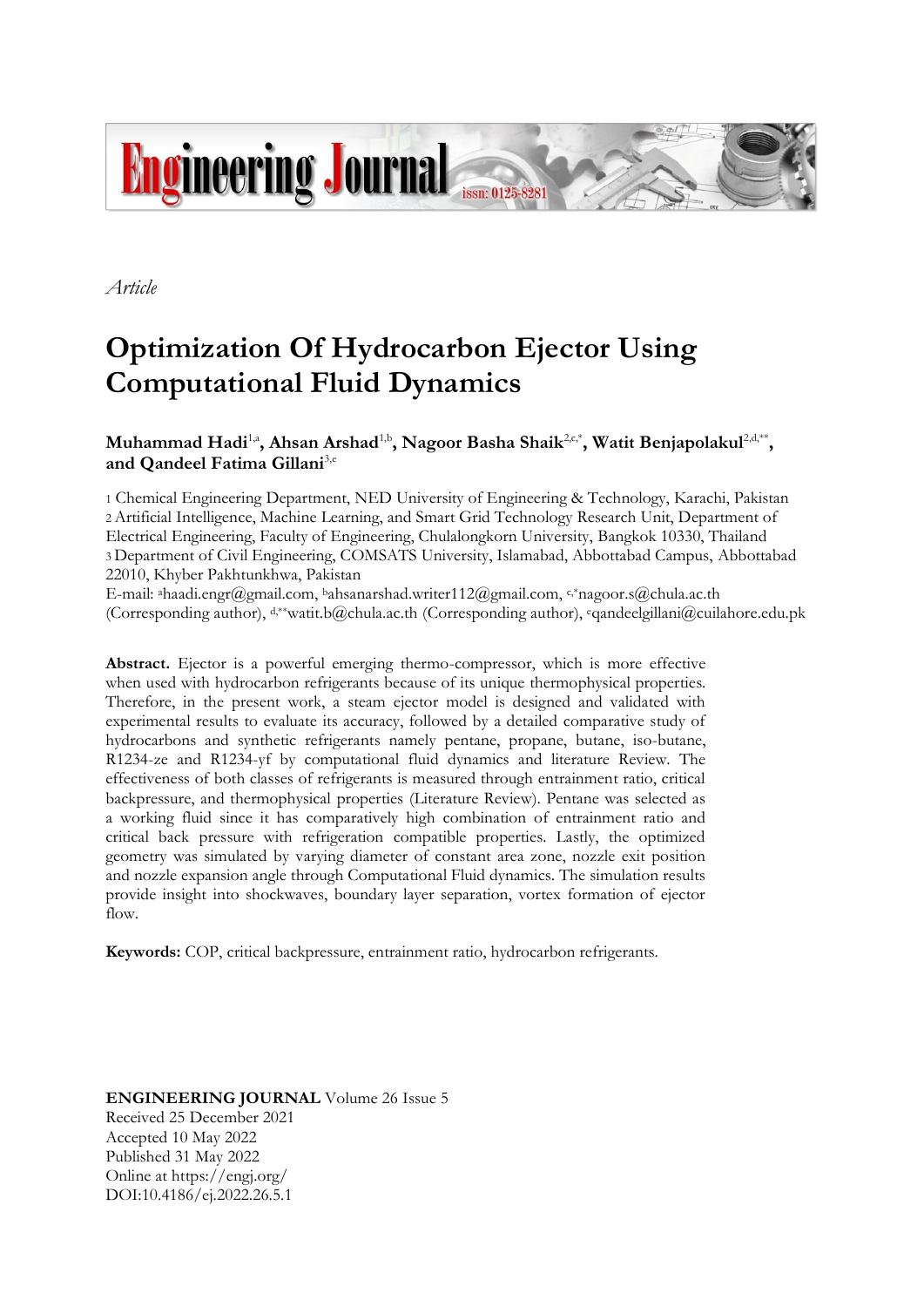# **Nomenclature & Abbreviation**

| m                |          | ODP Ozone Layer Depletion Layer |
|------------------|----------|---------------------------------|
| $\boldsymbol{n}$ |          | GWP Global Warming Potential    |
| $\Omega$         | COP      | Co-efficient of Performance     |
| p                | Nxp      | Nozzle Exit Position            |
| q                | θ        | Angles                          |
| r                | $\Omega$ | Entrainment Ratio               |
| <sub>S</sub>     | Ð        | Channel Diameter(m)             |
|                  | L        | Channel Length(m)               |
| $\mathfrak{u}$   | ms       | Mass of Secondary Stream        |
| $\mathbf{v}$     | mp       | Mass of Primary Stream          |
|                  |          |                                 |

# **Subscripts**

| $\boldsymbol{c}$ | diffuser or related                           |
|------------------|-----------------------------------------------|
| d                | mixing area related (CAS or CAC)              |
| $\boldsymbol{e}$ | entrained flow related                        |
| $\overline{w}$   | motive flow related                           |
| $\mathcal{X}$    | motive nozzle exit                            |
| $\boldsymbol{t}$ | motive nozzle of constant area zone or throat |
| crit             | critical state                                |
| sat              | saturated state                               |
|                  |                                               |

## **1. Introduction**

In hot climatic regions, air conditioning systems are the primary source of electricity consumption. It has been reported that in Abu Dhabi, 70% of electricity consumption is due to air conditioning [1]. Modern cooling systems use high global warming potential refrigerants (GWP), which increases carbon footprints [2]. This research work aimed to develop an ejector with fewer carbon footprints according to the United Nations Sustainable Development goals and the Paris Agreement.

Hydrocarbon Ejectors have a broad scope for refrigeration in hot climatic countries [3]. It is due to its unique thermophysical properties and low GWP [4]. Ejectors are thermo-compressors that use high-pressure primary motive flow to induce a low-pressure secondary stream, which is then subjected to mixing, followed by a pressure rise at the outlet of the diffuser. It consists of four components: primary nozzle, mixing chamber, Constant Area Zone or Throat, and Subsonic diffuser, as illustrated in Fig. 1. The nozzle expands the highpressure primary stream, which creates a vacuum at the nozzle's outlet and entrains the low-pressure secondary stream. Then comes the mixing chamber, whose efficient design and orientation reduce momentum and pressure losses while mixing two fluids. The combined stream undergoes a pressure rise inside the constant area zone, whose improper design may lead to boundary layer separation [5]. A diffuser is used to create a compression effect. This economical compression effect is the reason for the argument for replacing ejectors with powerconsuming compressors. There are two main parameters on which the performance of the ejector depends entrainment ratio (**ω**) given by (1) and critical backpressure (diffuser outlet pressure) [6].

 $\omega = \frac{m}{m}$  (1)

The coefficient of performance (COP) reflects the energy efficiency of the refrigeration cooling system. COP of the ejector-based refrigeration cycle is directly proportional to the entrainment ratio of an ejector. Hence a high-value entrainment ratio ensures a high value of COP. The ability of hydrocarbon ejectors to use low-grade thermal energy [6], no use of any active part (reduce risk of cavitation) makes refrigeration economical. However still, compressors are dominant because of the low COP values of ejector-driven cycles. Low COPs are because of the poor design of ejectors, operating conditions, and less efficient refrigerants. Many researchers worked on improving ejector design. [7] performed a computational study on the mixing process in a steam ejector using different nozzle structures. [8] and [9] performed parametric studies, including the axial nozzle position to achieve the highest entrainment ratio. [10] and [11] investigated the influence of different configurations of the primary nozzle on ejector performance with fixed geometry for other parts of the ejector. [12] and [13] investigated the influence of the area ratio between the constant area section and the primary nozzle throat and the length of the constant area section. [14] performed numerical simulations to optimize the geometry of the mixing chamber by investigating the effect of the angle of convergence and the diameter of the mixing chamber [15] considered that traditional single-stage ejector-divergent have complex flow conditions such as shock waves, vortexes, shear layers. [14] thought the boundary layer separation hurts the ejector performance and efficiency, as it reduced the entrainment ratio and may lead an external fluid from the condenser to flow back into the ejector. [7] studied the flow irreversibility of R744 ejector by the entropy increase based on CFD simulation. Nutthanun et al. evaluated the theoretical and practical performance of a hybrid compressor and ejector refrigeration system for vehicle air conditioning applications [16]. The suggested mathematical modelling incorporated the 1-dimensional ejector analysis with the thermodynamic analysis of the hybrid compressor and ejector refrigeration system. Utilizing a 24 factorial experimental design, the CFD model was created using the governing equations to explore the influence of crude oil parameters on the transport profile [17]. A high level of agreement between the developed numerical model and commercial software implies that the suggested numerical scheme is appropriate for modelling the transport profile of crude oil through a pipeline and forecasting the phenomena influencing conditions [18]. CFD analysis was applied in several investigations for various scenarios including fluid flows, nano fluid characteristics, and crude oil characteristics [19-21].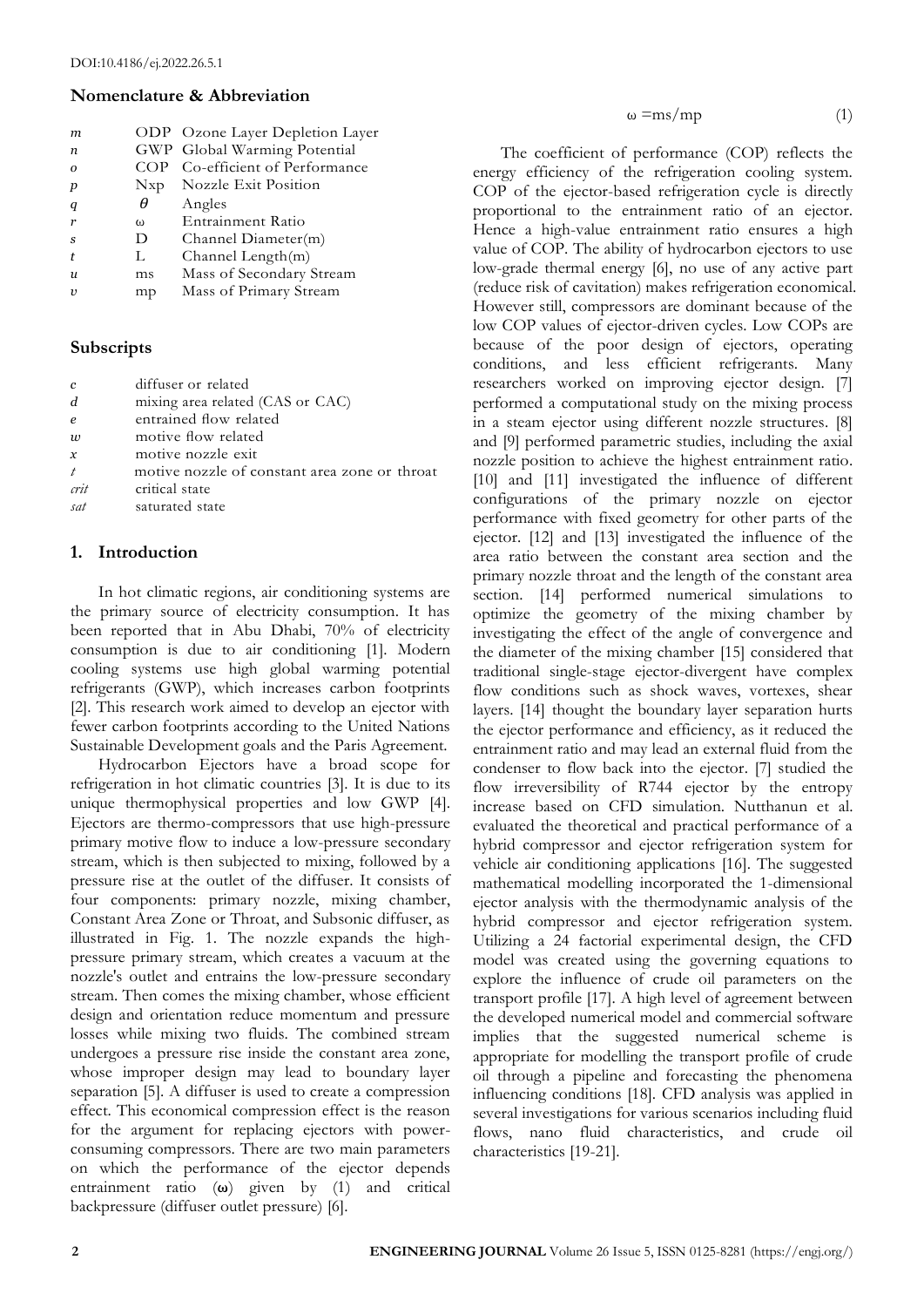

Fig. 1. Illustration of Different Parts of Ejector [22].

Numerous research in recent years have produced many solutions for dealing with various challenges in various contexts. Ping et al. used CFD to evaluate the effect of temperature phase shift on a two-phase ejector. In this work, the transient behavior of a two-phase ejector is simulated in order to determine the ideal operating parameters for greater ejector performance [23]. Saleh et al. used CFD to build high-performance hydrocarbon ejectors for cooling in hot climatic locations. The NIST real gas model is used to accurately forecast ejector performance by including the thermophysical parameters of actual refrigerants [24]. Mustafa et al. constructed a steam ejector utilizing finite volume methods, and the Mach number and pressure in a constant cross-section were compared to analytical data from the literature. In their work, they used ANSYS Fluent to execute numerical computations, and in the turbulent flow, they used energy equations to perform heat transfer-based studies [25]. The CFD model was validated using a steam ejector refrigeration system by Yu Han et al., and the GCI approach was given for assessing grid density [26]. Jakub et al. offered the most extensively used devolatilization, gas-phase, and surface reaction models. They concluded that the heterogeneous and Water-gas-shift reactions had the biggest influence on overall gasification performance and gas-phase modeling, respectively [27]. As a result, high precision necessitates the use of a calibration process or sophisticated models. Parallelly, Ruiqing et al. addressed many studies that were systematically grouped to describe their applications of CFD in the research fields of fires, explosions, and hazardous discharge dispersions [28]. Using data from CFD simulations, a quasi-one-dimensional (1D) mathematical model connected with a water ejector is provided by victor et al. They devised a mathematical model to determine the friction loss coefficients of the ejector components, forecast their maximum efficiency point, and define their operating environment [29]. Yafei et al. developed a unique non-equilibrium CFD model to simulate flashing in a CO2 ejector while taking evaporation and cavitation effects into account [30].

# **2. Methodology**

This section details the governing equations used in the study, model description, CFD based ejector design, Geometrical, Physical, & Mesh models, Boundary conditions, and Optimization.

#### **2.1. Governing Equations**

Since flow inside the ejector is steady, compressible, and turbulent [31], fluid flow Eq. (2)-(5) below are used.

Continuity:

$$
\frac{D\rho}{Dt} = \rho \, div \tag{2}
$$

Momentum:

$$
\rho \frac{Du}{Dt} = \rho g - \nabla p + \nabla \tau_{ij} \tag{3}
$$

Energy:

$$
\rho \frac{Dh}{Dt} = \frac{Dp}{Dt} + div(k\nabla T) + \tau_{ij} \frac{\partial u_i}{\partial x_j}
$$
(4)

where the term  $\tau_{ii}$  can be written as:

$$
\tau_{ij} = \mu \left( \frac{\partial u_i}{\partial x_j} + \frac{\partial u_j}{\partial x_i} - \frac{2}{3} I \text{div } u \right) \tag{5}
$$

where  $\boldsymbol{I}$  is the identity matrix.

#### **2.2. Model Description**

Using a converging-diverging nozzle, primary highpressure flow from the generator is converted into a jet of the low-pressure stream with high momentum. This low-pressure stream entrains the secondary stream, which is subjected to mixing and following it a series of normal shock waves [32] and [33], which results in pressure rise. The lift in the diffuser outlet may increase static pressure by compression [34].

#### **2.3. CFD Based Ejector Design**

Computational fluid dynamics analysis divides the flow domain into a finite set of control volumes. Each control volume has an integral equation which is converted into an algebraic equation. Then each algebraic equation is solved using a numerical method with either a segregated or coupled algorithm [35]. Figure 2 shows the basic parameters and symbols related to the dimensions of the ejector.



Fig. 2. Basic Ejector's Diagram.

#### **2.4. Geometrical Model**

To visualize, analyze, and predict fluid flows, certain assumptions are used to analyses hydrocarbon ejectors. Model is designed and tested in ANSYS fluent 20.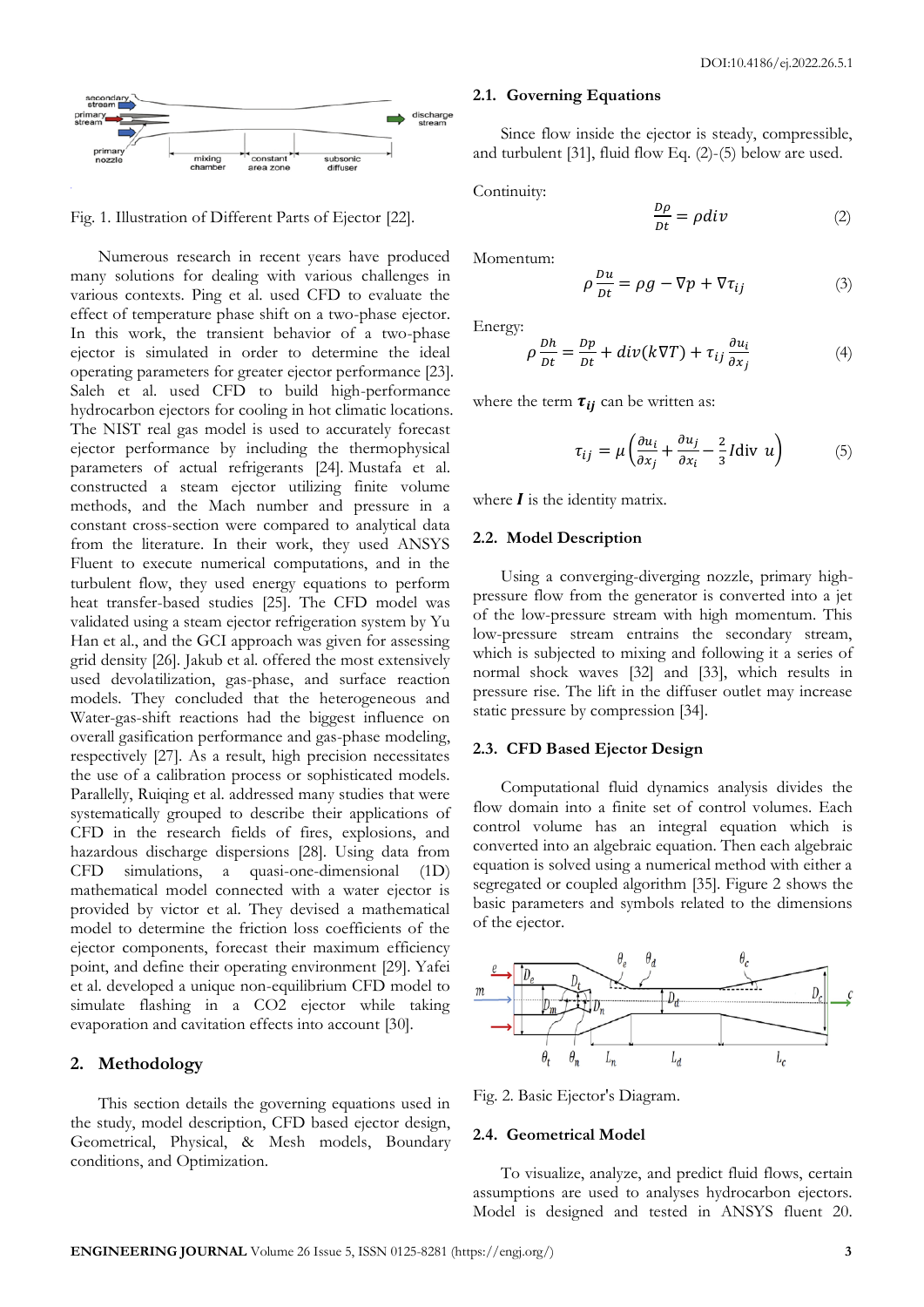#### DOI:10.4186/ej.2022.26.5.1

Geometry is taken from reference [22] and designed in a design modeler of Ansys fluent. In [36], 2D and 3D models were analyzed using computational fluid dynamics, an advanced computer-based numerical technique, and it was recommended that due to minor variation in results, 2D planar would be a better choice. Similarly, a 2D axisymmetric and planar model were also numerically tested. The variation in results was negligible; hence we selected a 2D axisymmetric model, as shown in Fig. 3, which will ease mesh generation and reduce computational time. The use of an axisymmetric solver indicates the absence of circumferential gradients. Table 1 shows the ejector's dimensions. The materialistic properties of different refrigerants for computation are given in Table 2.

Table 1. Geometric parameters.

| <b>Cross-Section</b> |       | Lengths             |        | Angles       |       |
|----------------------|-------|---------------------|--------|--------------|-------|
| Paramet              | Value | Paramet             | Value( | Param        | Value |
| ers                  | mm)   | ers                 | mm)    | eters        |       |
| $D_m$                | 10    | $\scriptstyle{L_n}$ | 155    | $\theta_{t}$ | 2     |
| $D_t$                | 3.3   | $L_d$               | 75     | $\theta_n$   | 5     |
| $D_n$                | 13.6  | $L_c$               | 210    | $\theta_e$   |       |
| $D_e$                | 106   |                     |        | $\theta_c$   | 2     |
|                      | 25.4  |                     |        |              | 0.2   |



Fig. 3. Selected geometry.

Table 2. Materialistic properties of different refrigerants.

| Refrigerants         | Specific<br>Heat<br>$\frac{1}{\text{kg-k}}$ | Thermal<br>Conductivity<br>$(w/m-k)$ | <b>Viscosity</b><br>$(kg/m-s)$ | Molecular<br>Weight<br>$(kg/k$ -mol) |
|----------------------|---------------------------------------------|--------------------------------------|--------------------------------|--------------------------------------|
| pentane              | 2436                                        | 0.0144                               | 7.20E-06                       | 72.15139                             |
| propane              | 1549                                        | 0.0177                               | 7.95E-06                       | 44.09                                |
| butane               | 2620                                        | 0.0159                               | 7.00E-06                       | 58.1243                              |
| Iso-butane           | 1632.8                                      | 0.0137                               | 6.86E-06                       | 58.1243                              |
| R <sub>1234</sub> ze | 975.8                                       | 0.0136                               | $1.22E - 0.5$                  | 114.0416                             |
| R1234 yf             | 813.8                                       | 0.00928                              | $9.01E - 06$                   | 114.0416                             |

#### **2.5. Physical Model**

It was seen that the real gas model was giving results similar to the ideal gas model with a longer convergence time; hence the ideal gas model is selected in the present research [5]. For the selection of turbulence model, simulation is performed using three different models: K-Omega SST, standard k epsilon, and realizable k epsilon (with standard wall function), as shown in Fig. 4. It is found that K-Omega SST gives the slightest deviation of 3.86 % along with the reasonable prediction of shear flow, far wakes, and mixing layers in ejectors flow. So, K-Omega SST is used in this paper. Pressure coupled solver is used in this case, as it is for compressible flows having a high Reynolds number. Flow courant number of 100 is kept in most trials, and relaxation factors of momentum, energy, specific dissipation, turbulent kinetic energy are 0.3,0.5,0.3,0.3 respectively. Pressure inlets and outlets are kept as boundary conditions. Turbulent viscosity ratio and turbulent kinetic energy are kept 10,1 respectively. A second-order discretization scheme is set to discretize all terms. Convergence tolerance of 1\*10-6 is set for all terms, along with monitor plots of mass imbalance and entrainment ratio.



Fig. 4. Comparison of different models.

#### **2.6. Boundary Conditions**

Dependent variables are specified on the boundaries of the flow domain, which provides a unique solution for a given model. Ejector components include a combination of the nozzle, suction chamber body, constant area section, including diffuser. The compressible flow, in our case, is saturated flow at all boundaries. Table 3 enlists boundary conditions for all simulations performed.

Table 3. Boundary conditions.

| Variable                        | Range            |
|---------------------------------|------------------|
| <b>Inlet Primary Pressure</b>   | 270000 PASCAL    |
| <b>Inlet Secondary Pressure</b> | 1200 PASCAL      |
| Outlet Pressure                 | 3000-7500 PASCAL |

## **2.7. Mesh Model**

An axisymmetric 2D ejector model is meshed using quadrilateral elements. It provides higher orthogonal quality and lowers skewness with fewer cells, leading iteration to reduce convergence tolerance with a more reliable solution, as opposed to triangular mesh. A face sizing function of 0.28 mm is used on nozzle and ejectors throat to resolve steep gradients, whereas 1mm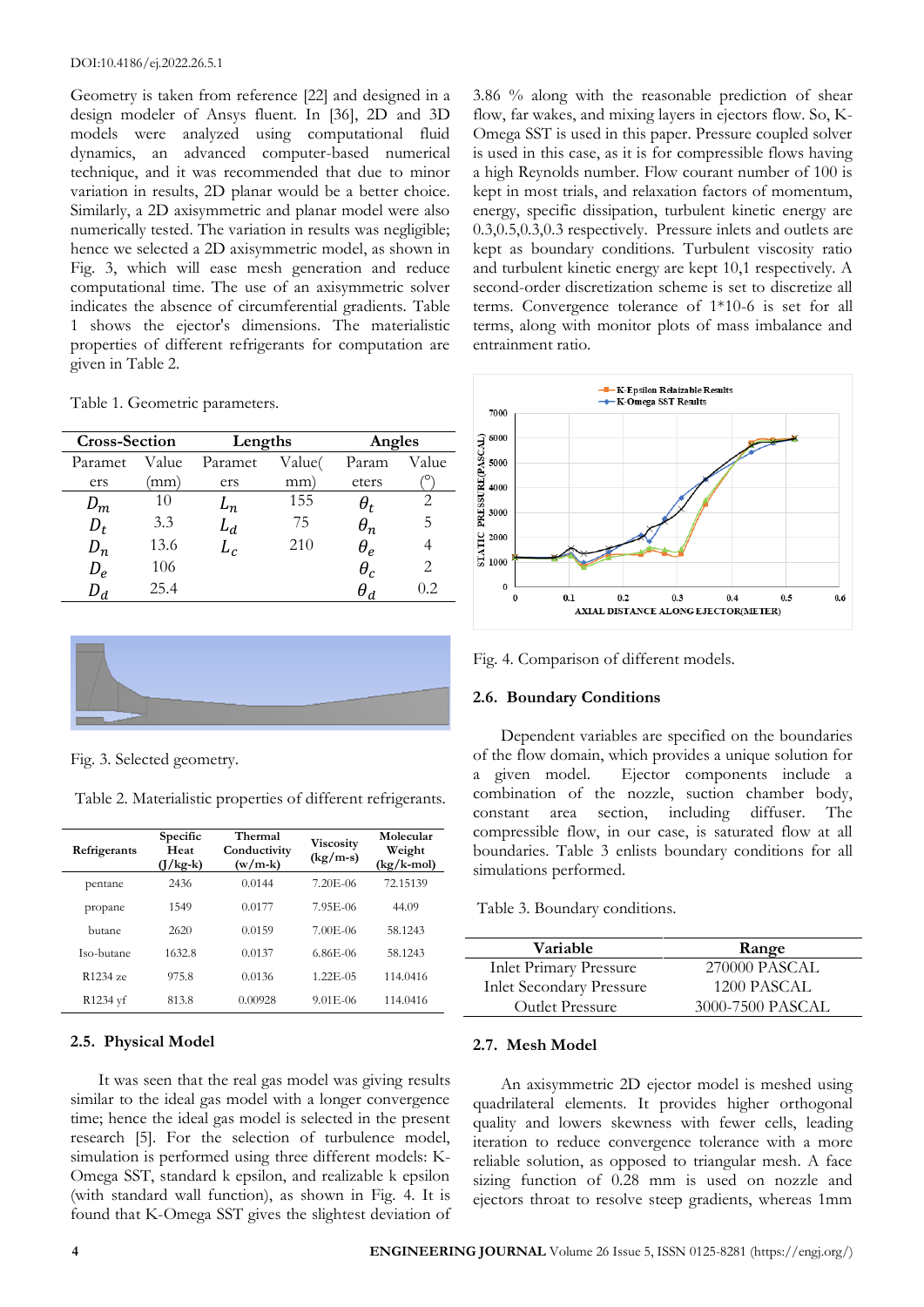size cells are used on inlet secondary and diffuser outlet. Then whole geometry is face meshed to reduce skewness. A y plus of 1.5, which is close to 1, is maintained nearwall through adaptive meshing in fluent. Since K-Omega SST uses near-wall refined mesh treatment instead of wall function approach. Total mesh elements and quality is shown in Table 4. Figures 5 (a) and (b), shown below, depict the mesh domain described above. The solution is discretized on a grid density of 76334 elements, as shown in Fig. 6.



Fig. 5. (a) Optimal grid.



Fig. 5. (b) Near wall.

Table 4. Mesh matric.

| Matric             | Value   |
|--------------------|---------|
| Orthogonal quality | 0.99398 |
| Skewness           | 0.0384  |
| Aspect ratio       | 1.6203  |
| Elements           | 76334   |

#### **2.8. Optimization**

Since entrainment ratio and critical back pressure are governing parameters in ejector analysis, a comparative study is conducted between refrigerants based on these two parameters, and the refrigerant found with the better combination is given preference.

# **3. Results and Discussion**

#### **3.1. Grid Sensitivity Analysis**

Next, to find the dependency of entrainment ratio on grid density and find the optimum grid for the model, we carried out a grid sensitivity analysis.



Fig. 6. Grid sensitivity analysis.

From the above Fig. 6, it can be seen that after 76336 elements, the variation in entrainment ratio is less than 3%, which is not a significant deviation; hence it is the optimum grid for the developed model.

## **3.2. Model Validation**

Until now, we have discussed selection and reasons for selecting the model and optimal grid size. Now we verify its accuracy by comparing it with experimental results of [22]. All experimental results were generated at their critical mode. Figure 7 shows that the model slightly over-predicts the static pressure at the Constant Area Zone of the ejector using the ideal gas assumption. Secondly, the use of improper sealing of equipment in the experimental investigation may also cause this error. However, the overall simulated results seem to fit over experimental ones with a percentage deviation of 3.82%, which is acceptable. Figure 8 shows the temperature contour of the validated model, where steep temperature gradients are predicted at the diffuser's outlet, indicating the compression effect at the condenser's inlet stream.



Fig. 7. Validation graph.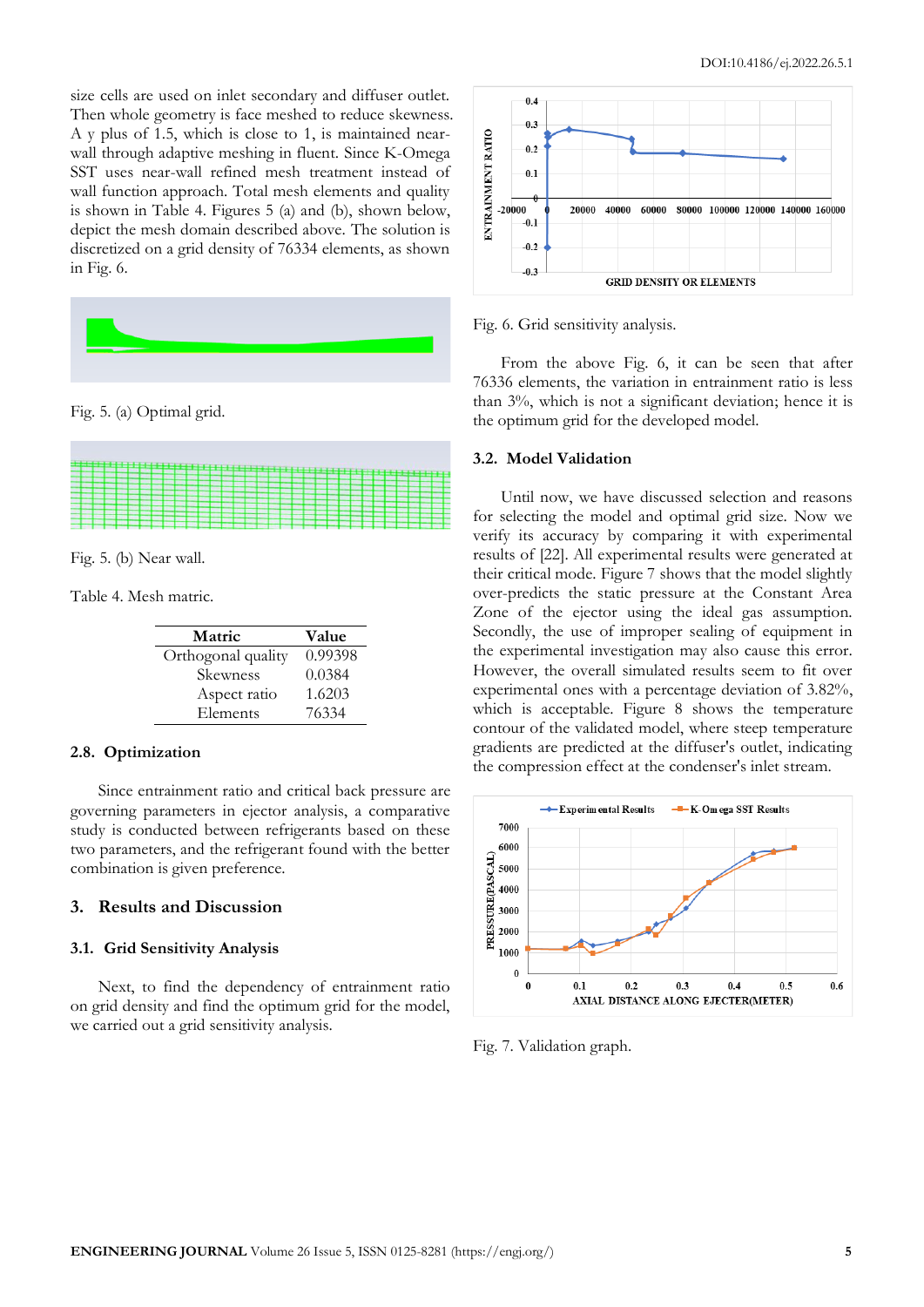

Fig. 8. Temperature contours.

#### **3.3. Optimization**

#### 3.3.1. Selection of refrigerant

From an industrial point of view, synthetic refrigerants have maintained a high coefficient of performance (COP) in refrigeration cycles. Still, from the environmental sustainability point of view, it has led to increased global warming potential (GWP) and high ozone layer depletion potential (ODP), which increases heat content in the atmosphere and reduces ozone layer thickness due to the presence of chlorine. Therefore, the idea of the revival of hydrocarbon refrigerant has been growing. On the other hand, hydrocarbon refrigerants are environmentally friendly due to low GWP, low ODP, and in addition to that, they are cheap. [12] did a comparative study between synthetic and hydrocarbon refrigerant and proved that the two hydrocarbons, namely pentane and propane, have refrigeration favorable properties like lower operating pressure, higher volumetric capacity, lower kinematic viscosity, lower surface tension, and lower liquid-vapor density ratio in comparison R123Yf, r1234ze at both low and high saturation temperatures. ASHRAE has rated hydrocarbons like isobutane in the "A" category, which is less toxic. However, due to its higher flammability, one should handle it safely, or in other words, strict SOPS should be followed when using it. So, we have seen that from a sustainability point of view, hydrocarbons are more environmentally friendly. The only thing left is to compare both the classes from the entrainment ratio and critical backpressure. Therefore, we simulated both. In Fig. 9 shown below, 270000 pressures at inlet primary and 1200 pressure at inlet secondary are held constant while backpressure is varied up to 7500 pascals. It can be seen that propane has the highest entrainment ratio while pentane has the lowest but has higher critical backpressure. In addition, that pentane is a positive slope refrigerant which means it is not condensation prone and much safer to operate. Therefore, we select pentane for geometric study.



Fig. 9. Graph Of Different Fluids for Entrainment.

Figure 10 shows a plot between static pressure and axial distance. From the graph, propane's maximum entrainment ratio is justified by its low suction pressure at the nozzle's outlet. Even though R1234yf, isobutane, butane has the lowest suction pressure, their entrainment ratio is lower than propane, which means the jet released from the nozzle outlet is overexpanded, decreasing the effective effectiveness area of the constant area zone hence allowing less entrain vapor to pass.



Fig. 10. Graph Of different fluids for static pressure.

Figures 11 and 12 compare the contour plots of pentane and propane. It can be seen in Fig. 12 that the low velocity of the primary fluid at the nozzle outlet causes less momentum transfer between secondary fluid, which leads to less momentum and pressure loss hence producing the most critical back pressure at the diffuser outlet. This justifies higher critical back pressure of pentane in comparison to the low value of propane Fig. 11.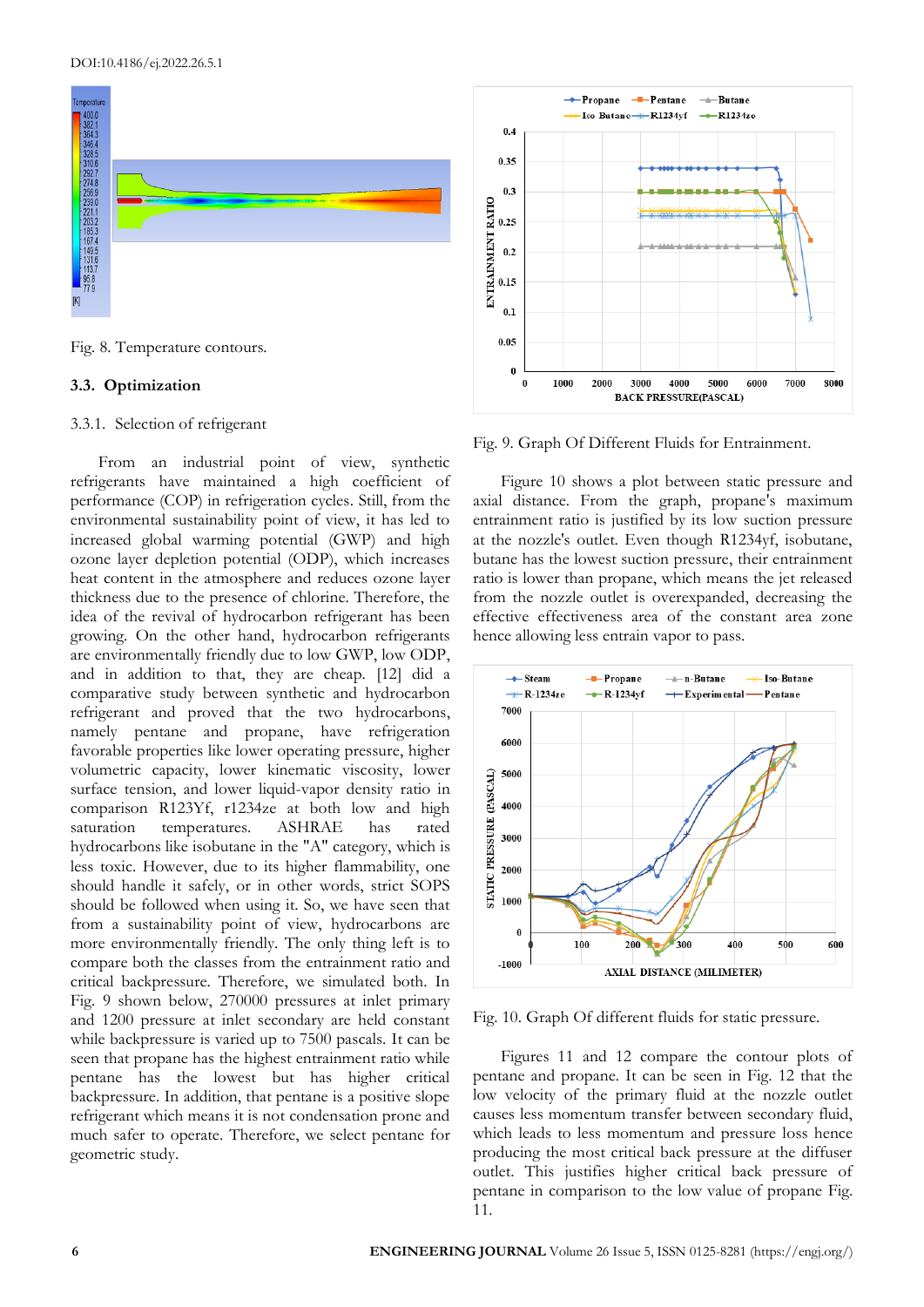results in vortex formation and leads to detachment of the boundary layer. The detachment of the boundary layer causes a reduction in the effective area of the constant area zone and decreases the entrainment ratio, as shown in Fig. 14. Further decrease in diameter size may lead to vortex enlargement and further decrement in entrainment ratio.

On the other hand, increasing diameter to 40 mm causes a reduction in vortexes enlargement; hence entrainment ratio increases. At the diameter size of 40 mm in Fig. 14*,* the entrainment ratio is maximum; therefore, it is the optimal diameter of the constant area zone. On further increasing of diameter, the entrainment ratio again starts to decrease; this is because the mixed fluid near the wall too weak to move is overtaken by inverse pressure gradient produced by backpressure, resulting in the formation of vortexes, which is represented in Fig. 14.



Fig. 13. Diameter Of Constant Area Zone vs. Entrainment Ratio.



Fig. 14. Vortex formation at 24 mm, 40 mm, and 56mm.



**/elocity**  $701.$ 

662.7<br>623.7<br>584.8 545.8 68.8<br>545.8 428.8<br>428.8 428.8<br>350.9<br>350.9<br>233.9<br>11.9<br>223.9<br>11.9<br>55.9<br>4<br>55.9<br>4<br>5<br>50.8<br>2<br>30.9<br>35.9<br>2<br>3

 $\begin{bmatrix} 39.0 \\ 0.0 \end{bmatrix}$  $[m s<sup>A</sup>-1]$ 



Fig. 12. Pentane contours.

# **3.4. Geometric Analysis**

When altering geometry, boundary layer separation was found to impact the entrainment ratio negatively, as studied by [37]. Therefore, we need to find the optimal size of Nxp, the diameter of the constant area zone, expansion angle at which there is no boundary layer separation, and choke flow is maintained. Pentane is used as a working fluid.

# 3.4.1. Varying diameter of constant area zone

In Fig. 13, we analyze the effect of varying Diameter of Constant Area Zone on entrainment ratio, the diameter sizes of 25,30,40,49,55,65 mm are selected. A numerical analysis was performed on each size, and it was found that the entrainment ratio values are low for smaller values of diameter sizes. This is because the narrow flow passage causes the increase in velocity gradient between the wall and the mixed fluid, which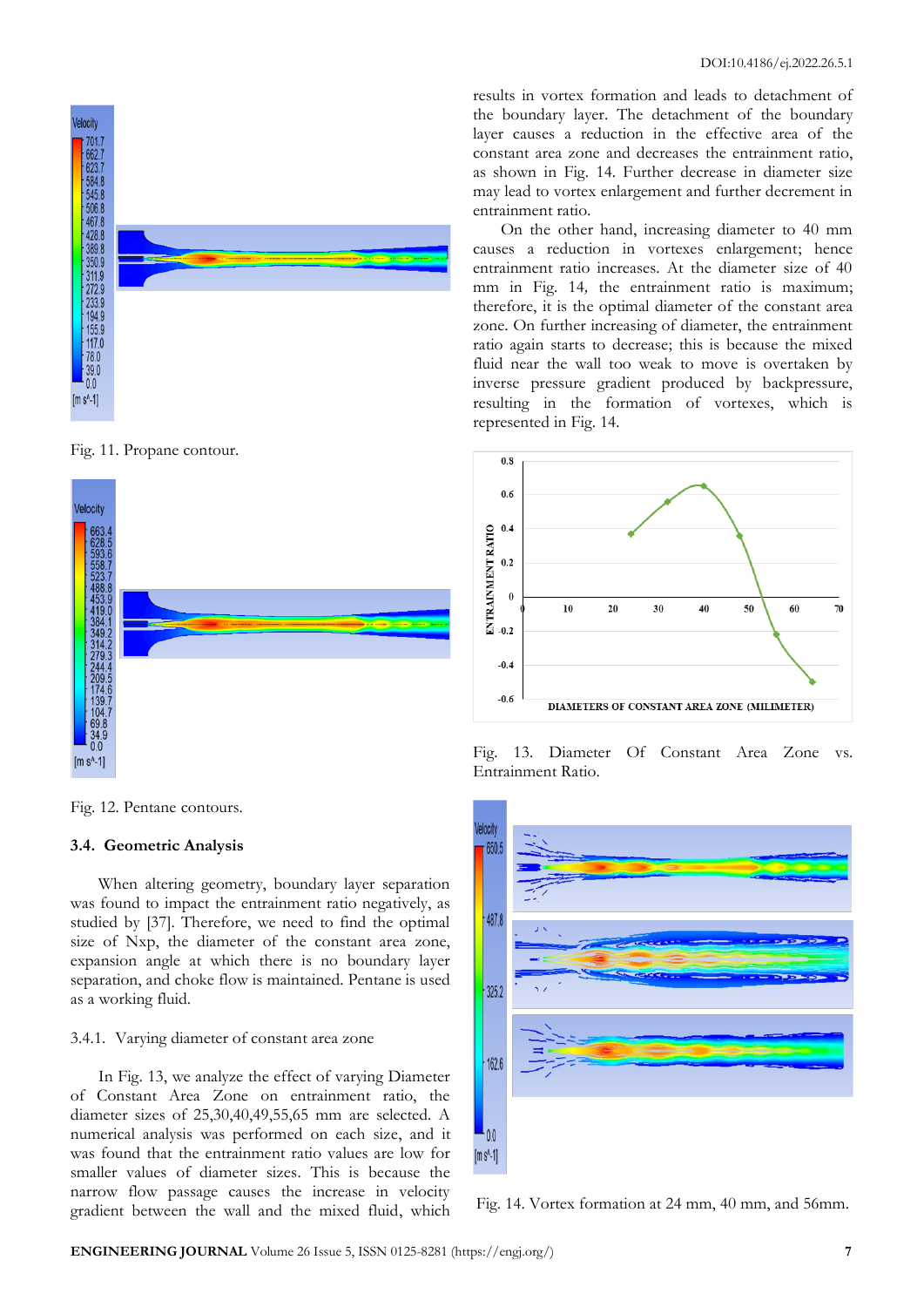Figure 14 shows vortex formation at different diameters of Constant Area Zone, 24mm, 40mm, and 56mm, respectively.

#### 3.4.2. Varying Nxp

The nozzle position is varied inside the ejector to predict the nozzle exit position (Nxp) effect on the entrainment ratio. Therefore, simulation is performed on nozzles exit position of -60, -50, -30, -10, 10, 100 mm, shown in Fig. 15. it was seen that on smaller Nxps, the mixed fluid stream comes into contact with the wall, and this, together with an inverse pressure gradient, leads to the production of vortexes, which is a cause of boundary layer separation shown in Fig. 16. Hence entrainment ratio decreases. However, till the Nxps value of -50 mm, the entrainment ratio increases. There is no boundary layer separation at Nxp value 0f -50mm, so it has a maximum entrainment ratio. Therefore we declare it as optimal Nxp value Fig. 17. As the Nxp value increases beyond the optimal value, the effective area starts to decrease. The vortex enlargement increases at diffusers outlet, leading to boundary layer separation and reduction in entrainment ratio Fig. 18.

Figure 16 shows vortex formation at different Nxps of -60mm, -50 mm, and 100 mm, respectively.

## 3.4.3. Varying Expansion Angle

From Fig. 17, there is no such significant impact of varying nozzles expansion angle on entrainment ratio. Still, it can be seen from Fig. 18 that is at an expansion angle value below 4° may cause the primary jet from the nozzle to get weaken; hence the low value of entrainment ratio is witnessed. However, at the expansion angle of 6°, there is strong shockwaves generation from the mixing chamber to the constant area zone, which is the reason for the high entrainment ratio, as shown in Fig. 18. Hence it is our optimal expansion angle; beyond that point, the variation in expansion angle is not significant to be neglected. The streamline flow shown below indicates that when optimum expansion angle is maintained, then despite adverse pressure gradient, the choke flow is dominant.







Fig. 16. Vortex Formation At -60 mm, -50 mm and 100mm.



Fig. 17. Expansion Angle vs. Entrainment Ratio.

Figure 18 shows vortex formation at different nozzle expansion angles of 2°and 6°, respectively.



Fig. 18. Vortex Formation at 2° and 6°.

#### **4. Conclusions**

In this research work, the study is conducted on the merits and demerits of using synthetic and hydrocarbon refrigerant and the criterion for refrigeration selection using literature and computational fluid dynamics.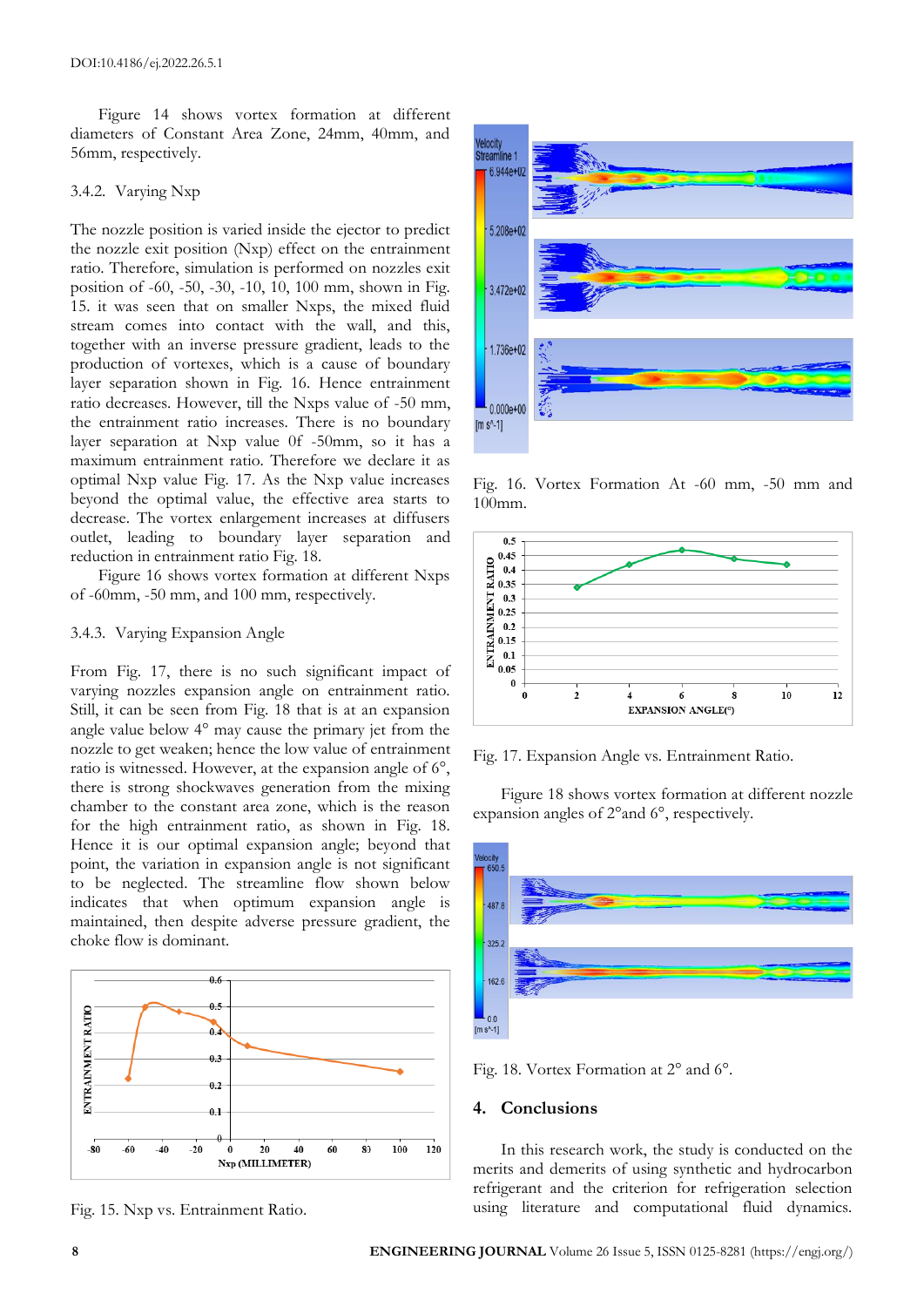Furthermore, a parametric study was performed by varying design parameters such as ejector's Nxp, the diameter of constant area zone, and expansion angle to see the effect on entrainment ratio. Moreover, we noticed an optimum value of each design parameter, after which the entrainment ratio goes to a declining trend. Following are some conclusions that are drawn from this study:

Synthetic refrigerants are not only expensive but also become the reason for high global warming potential. The CFD results of this work show that pentane outperformed synthetic refrigerants as per their lower entrainment ratio and critical backpressure. Also, pentane and other hydrocarbons are relatively cheaper than synthetic refrigerants.

Lesser diameter of constant area zone causes a reduction in the effective area, while the larger diameter of constant area zone may lead to the weakening of shockwaves which causes back pressure propagation and hence reduction in entrainment ratio.

The ideal flow pattern can be achieved with even lesser energy loss by obtaining the sustainable low GWP refrigerant and a decent combination of entrainment and critical back pressure and optimal geometry.

# **Acknowledgment**

The authors are thankful to NED University and Chulalongkorn University for the facilities provided during the research conducted.

# **References**

- [1] S. Mohamed, A. Al Masabai, Y. Shatilla, and T. Zhang, "Design of high-performance refrigerant ejector for sub-ambient cooling," in *2016 15th IEEE Intersociety Conference on Thermal and Thermomechanical Phenomena in Electronic Systems (ITherm)*, 2016, pp. 1458-1465.
- [2] B. Bakthavatchalam, N. B. Shaik, and P. B. Hussain, "An artificial intelligence approach to predict the thermophysical properties of MWCNT nanofluids," *Processes*, vol. 8, no. 6, p. 693, 2020.
- [3] X. Chen, S. Omer, M. Worall, and S. Riffat, "Recent developments in ejector refrigeration technologies," *Renewable and Sustainable Energy Reviews*, vol. 19, pp. 629-651, 2013.
- [4] T. Zhang and S. Mohamed, "Conceptual design and analysis of hydrocarbon-based solar thermal power and ejector cooling systems in hot climates," *Journal of Solar Energy Engineering*, vol. 137, no. 2, p. 021001, 2015.
- [5] Y. Han, X. Wang, H. Sun, G. Zhang, L. Guo, and J. Tu, "CFD simulation on the boundary layer separation in the steam ejector and its influence on the pumping performance," *Energy*, vol. 167, pp. 469-483, 2019.
- [6] S. Mohamed, Y. Shatilla, and T. Zhang, "CFDbased design and simulation of hydrocarbon ejector for cooling," *Energy*, vol. 167, pp. 346-358, 2019.
- [7] K. Banasiak et al., "A CFD-based investigation of the energy performance of two-phase R744 ejectors to recover the expansion work in refrigeration systems: An irreversibility analysis," *International Journal of Refrigeration*, vol. 40, pp. 328-337, 2014.
- [8] P. Desevaux, A. Mellal, and Y. Alves de Sousa, "Visualization of secondary flow choking phenomena in a supersonic air ejector," *Journal of Visualization*, vol. 7, no. 3, pp. 249-256, 2004.
- [9] K. Matsuo, Y. Miyazato, and H.-D. Kim, "Shock train and pseudo-shock phenomena in internal gas flows," *Progress in Aerospace Sciences*, vol. 35, no. 1, pp. 33-100, 1999.
- [10] S. B. Riffat and S. Omer, "CFD modelling and experimental investigation of an ejector refrigeration system using methanol as the working fluid," *International Journal of Energy Research*, vol. 25, no. 2, pp. 115-128, 2001.
- [11] S. Varga, A. C. Oliveira, and B. Diaconu, "Numerical assessment of steam ejector efficiencies using CFD," *International Journal of Refrigeration*, vol. 32, no. 6, pp. 1203-1211, 2009.
- [12] X. Yang, X. Long, and X. Yao, "Numerical investigation on the mixing process in a steam ejector with different nozzle structures," *International Journal of Thermal Sciences*, vol. 56, pp. 95-106, 2012.
- [13] W. Fu, Y. Li, Z. Liu, H. Wu, and T. Wu, "Numerical study for the influences of primary nozzle on steam ejector performance," *Applied Thermal Engineering*, vol. 106, pp. 1148-1156, 2016.
- [14] Y. Bartosiewicz, Z. Aidoun, P. Desevaux, and Y. Mercadier, "Numerical and experimental investigations on supersonic ejectors," *International Journal of Heat and Fluid Flow*, vol. 26, no. 1, pp. 56- 70, 2005.
- [15] F. Kong and H. Kim, "Analytical and computational studies on the performance of a twostage ejector–diffuser system," *International Journal of Heat and Mass Transfer*, vol. 85, pp. 71-87, 2015.
- [16] N. Keerlatiyadatanapat, T. Sriveerakul, N. Suvarnakuta, and K. Pianthong, "Experimental and theoretical investigation of a hybrid compressor and ejector refrigeration system for automotive air conditioning application," *Engineering Journal*, vol. 21, no. 5, pp. 105-123, 2017.
- [17] W. Rukthong, P. Piumsomboon, W. Weerapakkaroon, and B. Chalermsinsuwan, "Computational fluid dynamics simulation of a crude oil transport pipeline: Effect of crude oil properties," *Engineering Journal*, vol. 20, no. 3, pp. 145-154, 2016.
- [18] N. B. Shaik, S. R. Pedapati, A. Othman, K. Bingi, and F. A. Abd Dzubir, "An intelligent model to predict the life condition of crude oil pipelines using artificial neural networks," *Neural Computing*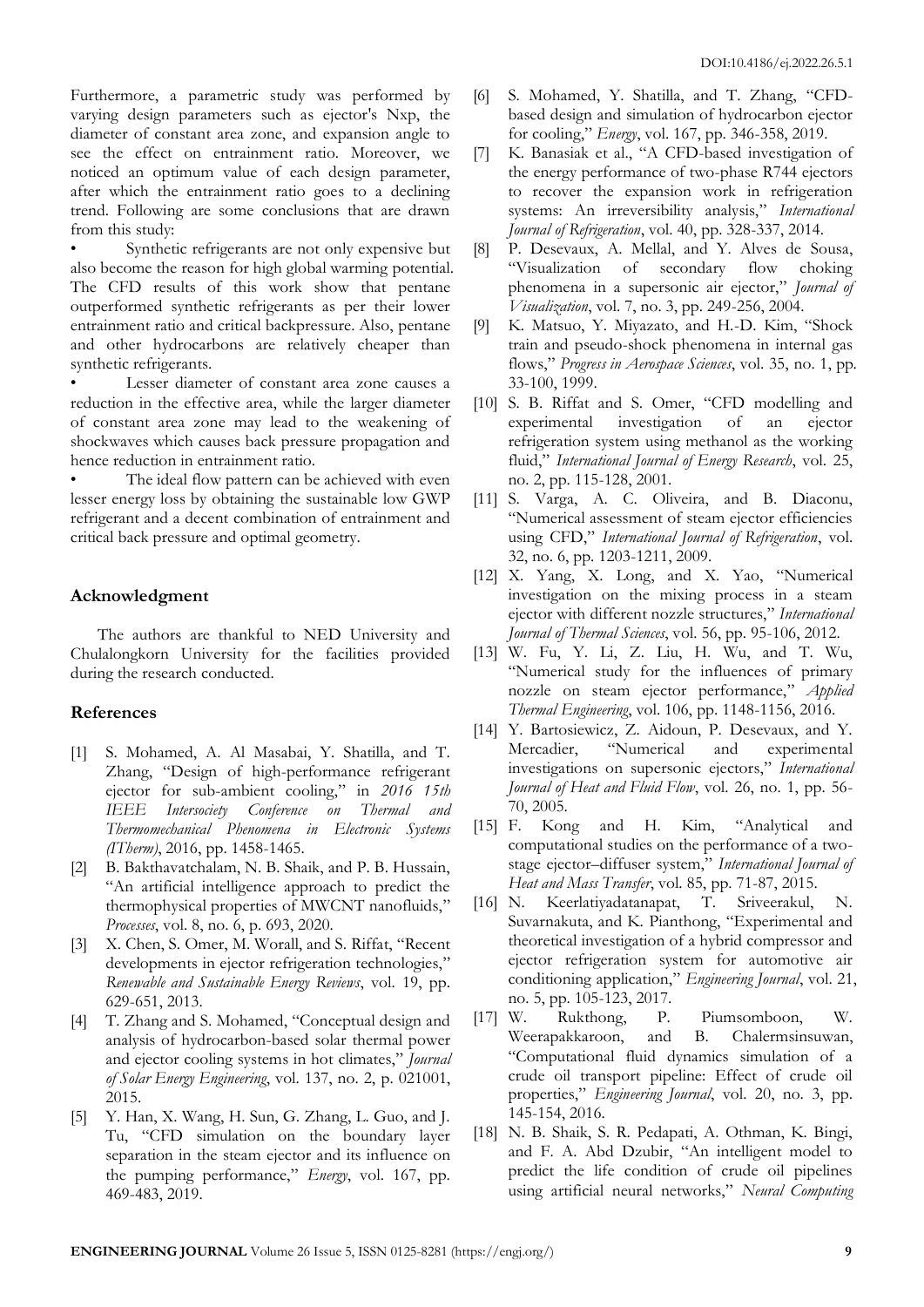*and Applications*, vol. 33, no. 21, pp. 14771-14792, 2021.

- [19] P. Chaiwang, B. Chalermsinsuwan, and P. Piumsomboon, "Two-dimensional CFD simulation of reducing operating pressure effect on the system hydrodynamics in a downer reactor," *Engineering Journal*, vol. 21, no. 2, pp. 133-149, 2017.
- [20] N. Kardan, H. Hakimzadeh, and Y. Hassanzadeh, "Investigation of the dynamics bed shear stress distribution around a circular cylinder using various turbulences models," *Engineering Journal*, vol. 21, no. 7, pp. 75-86, 2017.
- [21] F. Ismail, A. Rashid, and M. Mahbub, "CFD analysis for optimum thermal design of carbon nanotube based micro-channel heatsink," *Engineering Journal*, vol. 15, no. 4, pp. 11-22, 2011.
- [22] K. Ariafar, D. Buttsworth, G. Al-Doori, and N. Sharifi, "Mixing layer effects on the entrainment ratio in steam ejectors through ideal gas computational simulations," *Energy*, vol. 95, pp. 380-392, 2016.
- [23] P. Zheng, B. Li, and J. J. E. Qin, "CFD simulation of two-phase ejector performance influenced by different operation conditions," *Energy*, vol. 155, pp. 1129-1145, 2018.
- [24] S. Mohamed, Y. Shatilla, and T. Zhang, "CFDbased design and simulation of hydrocarbon ejector for cooling," *Energy*, vol. 167, pp. 346-358, 2019.
- [25] M. Atmaca and C. Ezgi, "Three-dimensional CFD modeling of a steam ejector," *Energy Sources, Part A: Recovery, Utilization, Environmental Effects*, vol. 44, no. 1, pp. 2236-2247, 2022.
- [26] Y. Han, X. Wang, H. Sun, G. Zhang, L. Guo, and J. Tu, "CFD simulation on the boundary layer separation in the steam ejector and its influence on the pumping performance," *Energy*, vol. 167, pp. 469-483, 2019.
- [27] J. Mularski, H. Pawlak-Kruczek, and N. Modlinski, "A review of recent studies of the CFD modelling of coal gasification in entrained flow gasifiers, covering devolatilization, gas-phase reactions, surface reactions, models and kinetics," *Fuel*, vol. 271, p. 117620, 2020.
- [28] R. Shen, Z. Jiao, T. Parker, Y. Sun, and Q. Wang, "Recent application of Computational Fluid Dynamics (CFD) in process safety and loss

prevention: A review," *Journal of Loss Prevention in the Process Industries*, vol. 67, p. 104252, 2020.

- [29] V. J. de Oliveira Marum et al., "Performance analysis of a water ejector using Computational Fluid Dynamics (CFD) simulations and mathematical modeling," *Energy*, vol. 220, p. 119779, 2021.
- [30] [30] Y. Li and J. J. E. Deng, "Numerical investigation on the performance of transcritical CO2 two-phase ejector with a novel nonequilibrium CFD model," Energy, vol. 238, p. 121995, 2022.
- [31] S. Varga, A. C. Oliveira, and B. Diaconu, "Influence of geometrical factors on steam ejector performance—A numerical assessment," *International Journal of Refrigeration*, vol. 32, no. 7, pp. 1694-1701, 2009.
- [32] T. Sriveerakul, S. Aphornratana, and K. Chunnanond, "Performance prediction of steam ejector using computational fluid dynamics: Part 2. Flow structure of a steam ejector influenced by operating pressures and geometries," *International Journal of Thermal Sciences*, vol. 46, no. 8, pp. 823-833, 2007.
- [33] K. Yang, H. Lee, and H. Jung, "Numerical prediction of jet behavior of thermal vapor compressor," *Desalination and Water Treatment*, vol. 33, no. 1-3, pp. 248-254, 2011.
- [34] C. Lin, W. Cai, Y. Li, J. Yan, and Y. Hu, "The characteristics of pressure recovery in an adjustable ejector multi-evaporator refrigeration system," *Energy*, vol. 46, no. 1, pp. 148-155, 2012.
- [35] H. K. Versteeg and W. Malalasekera, *An Introduction to Computational Fluid Dynamics: The Finite Volume Method*. Pearson Education, 2007.
- [36] K. Pianthong, W. Seehanam, M. Behnia, T. Sriveerakul, and S. Aphornratana, "Investigation and improvement of ejector refrigeration system using computational fluid dynamics technique," *Energy Conversion and Management*, vol. 48, no. 9, pp. 2556-2564, 2007.
- [37] Y. Bartosiewicz, Z. Aidoun, and Y. Mercadier, "Numerical assessment of ejector operation for refrigeration applications based on CFD," *Applied Thermal Engineering*, vol. 26, no. 5-6, pp. 604-612, 2006.